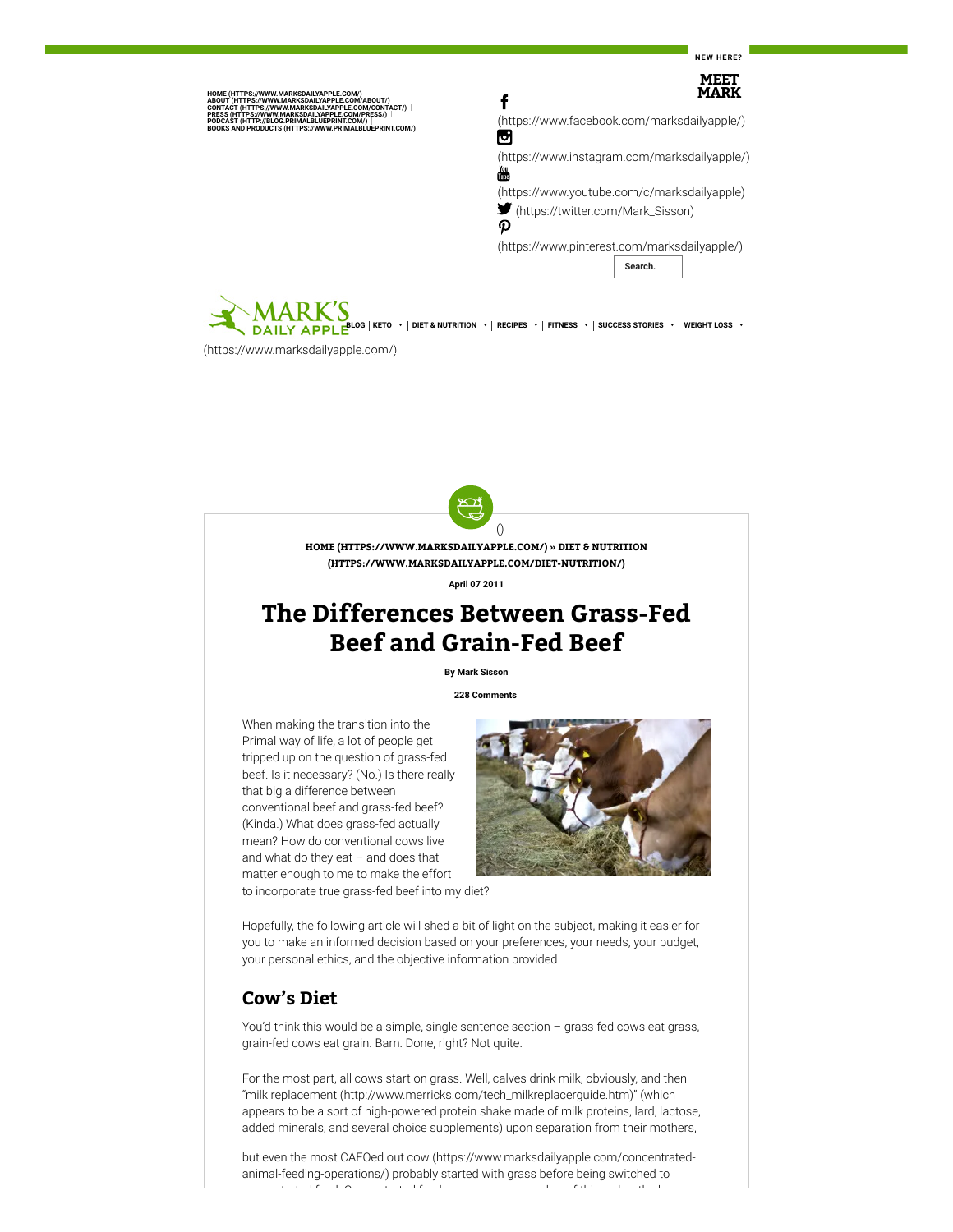concentrated feed. Concentrated feed can mean any number of things, but the base [food is always a grain slurry, typically of corn \(https://www.marksdailyapple.com/corn-is](https://www.marksdailyapple.com/corn-is-not-a-vegetable/)not-a-vegetable/) and corn byproducts (husks, cobs), soy and soy hulls, spent brewery [grain, spent distiller's grain, and other cereals. CAFO nutritionists can get pretty creative](http://www.aces.edu/pubs/docs/A/ANR-1237/) (http://www.aces.edu/pubs/docs/A/ANR-1237/), though, sometimes including cotton byproducts, old candy (including wrappers), beet and citrus pulp, and peanut shells in their cows' diet.

To say grass-fed cows eat grass isn't telling the entire story. It's more accurate to say they eat graminoids, which comprise hundreds of different species of sedges (found in wild marshes and grasslands; a famous sedge includes papyrus), rushes (a small but plucky family of herbaceous and rhizomatous plants), and true grasses (cereals, lawn grass, bamboo, grassland grass – the type of grass that produces the leaves Walt Whitman writes about). And that's just the graminoid. Cows will also nibble on shrubs, clovers, and random leaves if they can get to them. Basically, they'll eat whatever's in reach, green, and leafy. Legally, grass-fed cows may also eat cereal grain crops in the "pre-grain stage," hay, silage, and non-grain crop byproducts (one of my favorite farms [gives their cows leftover veggies \(https://www.marksdailyapple.com/spring](https://www.marksdailyapple.com/spring-vegetables/)vegetables/), for example, and it's fantastic; that would qualify).

There's yet another hazy category: the pasture-raised cow. These guys get steady lifelong access to open pastures, but those pastures are supplemented with feed bins containing grain feed. Not technically grass-fed, but not quite sucking down gumdrops like Grandma. Purveyors of pastured cattle who include grain in the feed are usually pretty conscientious stewards of their operation, and I've had great meat from cows that were fed grass and [grain \(https://www.marksdailyapple.com/grain-pain/\)](https://www.marksdailyapple.com/grain-pain/) concurrently.

# **Living Conditions**

While both grass-fed and CAFO cows start out on grass and milk (many of those cows you see grazing on open grassland along highways end up in feedlots eventually), only exclusively grass-fed cows live out their entire lives on grassland. CAFO cows move to feedlots once they hit 650 or 750 pounds, a weight it takes the average cow twelve months to reach on pasture. Feedlot life lasts three to four months, plenty of time to boost the animal's weight above 1200 pounds and increase intramuscular fat deposition (marbling). Feedlots have the potential to be pretty grim places. While I'm sure "good" feedlots exist, nondescript, bleak pens crowded with sick, overweight [\(https://www.marksdailyapple.com/trusting-authorities-or-not-based-on-appearance/\)](https://www.marksdailyapple.com/trusting-authorities-or-not-based-on-appearance/) cattle and their manure are the norm. The purpose of the feedlot, after all, is to maximize weight gain and minimize overhead. You don't do either by recreating the cow's natural habitat.

Whenever I drive up the I-5 to Northern California, I pass the Harris Ranch feedlot in Coalinga. The Harris ranch feedlot is the largest I've ever personally seen – up to 250,000 head of cattle annually, 100,000 head at any one time, about 200 million pounds of beef [\(https://www.marksdailyapple.com/beef-burgundy-recipe/\) produced each year – but it's](https://www.marksdailyapple.com/beef-burgundy-recipe/) actually considered to be a moderate sized feedlot. If it's above 80 degrees, you smell the lot long before you see the signs for it. Now, I'm not citing any studies here, but I think it's a safe assumption that cows prefer a grassy paddock to a pond of their own manure. You don't have to care about the animal's welfare – after all, we're going to end up eating them – but I enjoy my meat more knowing that it comes from an honest operation that respects its participants' living conditions.

#### Does it matter?

I think so. I make no bones about my primary reason for supporting grass-fed beef (I, ahem, want to eat delicious animals and buying delicious animals promotes their production), but that doesn't mean I don't care about their welfare [\(https://www.marksdailyapple.com/the-human-animal-connection/\)](https://www.marksdailyapple.com/the-human-animal-connection/) while alive. I've been to grassland farms with families of cattle ranging, and if you get to close to a calf the mother will stomp and chase you down. I didn't even know cows could run like that. Are they cud-chewing ungulates with minimal brainpower in the grand scheme of things? Sure, but they care about stuff in their own beefy way. And I find that pretty touching. I've also hiked through cattle farms and watched the cows

[\(https://www.marksdailyapple.com/lessons-in-food-respect/\)](https://www.marksdailyapple.com/lessons-in-food-respect/) roam and range all over for acres, contrary to the grass-fed detractor's claim that cows prefer to be confined to a i l f t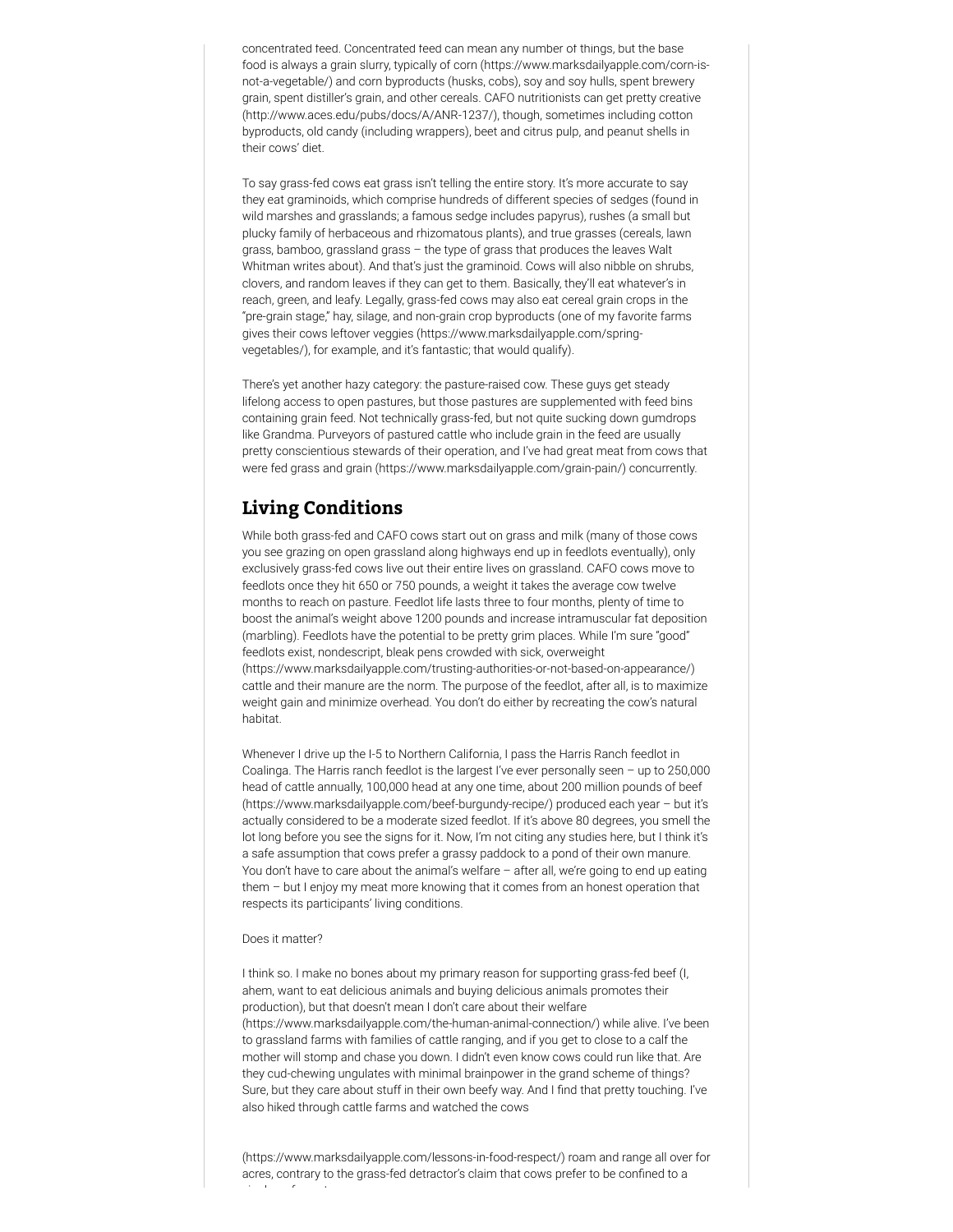### **Nutrition**

I've been one to bang the omega-6 in feedlot beef drum, perhaps as loudly as anyone, but I think a revisiting is in order. Simply put, while the omega-6:omega-3 ratio in CAFO beef is worse than the ratio in grass-fed beef, it's not because the omega-6 content of beef fat skyrockets with grain feeding; it's because the omega-3 content is basically nonexistent. The absolute totals of omega-6 in grass-fed and grain-fed are roughly similar. Grass-fed is even richer in PUFA

[\(https://www.marksdailyapple.com/polyunsaturated-fat/\)](https://www.marksdailyapple.com/polyunsaturated-fat/) by percentage, owing to the increase in omega-3s. As long as you're avoiding or limiting the real big sources of [linoleic acid \(https://www.marksdailyapple.com/polyunsaturated-fat/\)](https://www.marksdailyapple.com/polyunsaturated-fat/) in the diet, like [seed oils \(https://www.marksdailyapple.com/healthy-oils/](https://www.marksdailyapple.com/healthy-oils/)[\), bushels of nuts](https://www.marksdailyapple.com/nuts-omega-6-fats/) (https://www.marksdailyapple.com/nuts-omega-6-fats/), and conventionally raised poultry fat, the omega-6 content of conventional beef fat won't throw your tissue ratios off by much (if at all). What will, however, is the lack of omega-3 fats in grain-fed [\(https://www.marksdailyapple.com/monday-musings-new-grass-fed-study/\). Ea](https://www.marksdailyapple.com/monday-musings-new-grass-fed-study/)t some fatty fish (https://www.marksdailyapple.com/salmon-factory-farm-vs-wild/) or take some high quality fish oil

[\(http://www.primalblueprint.com/product/Vital\\_Omegas/Supplements\)](http://www.primalblueprint.com/product/Vital_Omegas/Supplements) to round it out.

Grass-fed beef [is also higher \(http://jas.fass.org/cgi/content/short/jas.2009-1850v1\)](http://jas.fass.org/cgi/content/short/jas.2009-1850v1) in B-vitamins, beta-carotene (look for yellow fat (http://www.tribeoffive.com/2010/11/justwatch-animals.html)), vitamin E (alpha-tocopherol), vitamin K, and trace minerals like magnesium, calcium, and selenium. Studies show grass feeding results in higher levels of [conjugated linoleic acid \(https://www.marksdailyapple.com/grass-fed-butter/\),](https://www.marksdailyapple.com/grass-fed-butter/) the "good" naturally occurring trans fat. Studies also typically show lower total levels of [saturated \(https://www.marksdailyapple.com/saturated-fat-healthy/\)](https://www.marksdailyapple.com/saturated-fat-healthy/)[, monounsaturated](https://www.marksdailyapple.com/fats/) (https://www.marksdailyapple.com/fats/), and polyunsaturated fats in grass-fed cows, but that's just looking at the trimmed cuts. If you look at the whole carcass postslaughter, you'll find it's encased in a thick shell of saturated animal fat that gets removed because consumers are scared of it and many grass-fed producers love to market their meat as low in "bad fat" and low in cholesterol. Kurt Harris, who regularly hunts "lean" wild bucks and miraculously discovers ample stores of body fat, just put up a post dealing with this exact issue (http://www.archevore.com/panu[weblog/2011/4/5/wild-vs-grass-vs-grain-fed-ruminants.html\). Long sto](http://www.archevore.com/panu-weblog/2011/4/5/wild-vs-grass-vs-grain-fed-ruminants.html)ry short: grassfed beef has plenty of fat, it's just distributed differently. More subtle marbling and more subcutaneous deposition.

Grass-fed truly shines in the micronutrient profile for one reason. Grass-fed cows get more nutritious food. Remember: they aren't munching on monoculture lawn cuttings (let alone soy and corn). They're eating a wide variety of (often wild) grasses, sedges, rushes, shrubs, and herbs, each with its own nutrient prole. Of course, how nutritious those graminoids are depends on the quality of the soil, or the terroir [\(http://en.wikipedia.org/wiki/Terroir\). If we care about what our food](http://en.wikipedia.org/wiki/Terroir) eats, we should also care about what the food that our food eats is eating, right? Grass-fed isn't just miraculously higher in selenium because of some magic process; it's higher because grass grown in good wild soil patrolled by plenty of mobile, self-perpetuating organic fertilizer machines contains more selenium than soybeans or corn grown on nutrient deficient land. It should follow that pastured, grain-supplemented beef raised on good soil by good ranchers also contains higher levels of micronutrients when compared to the CAFO cow, albeit not as high as the purely grass-fed.

#### Eat beef, first and foremost. Get the highest quality beef you can afford, whether that ends up being premium grass-finished from the farm up the road or USDA Prime from **Costco.** Don't let the perfect be the enemy of the good

[\(https://www.marksdailyapple.com/dont-let-the-perfect-be-the-enemy-of-the-good/\).](https://www.marksdailyapple.com/dont-let-the-perfect-be-the-enemy-of-the-good/) Man cannot live on wild caught canned sardines and crushing angst alone.

### **Cost and Accessibility**

i iti

For the average grocery store shopper, conventional meat is cheaper and easier to get. You drive your car to the grocery store parking lot, walk twenty feet to the entrance, walk to the meat counter, balk at the \$9/lb grass-fed ground round, grab a few Styrofoam

containers of ground beef for a few bucks per pound instead, and you're done. Not much thinking, hard work, or money required. This is how most people handle their meat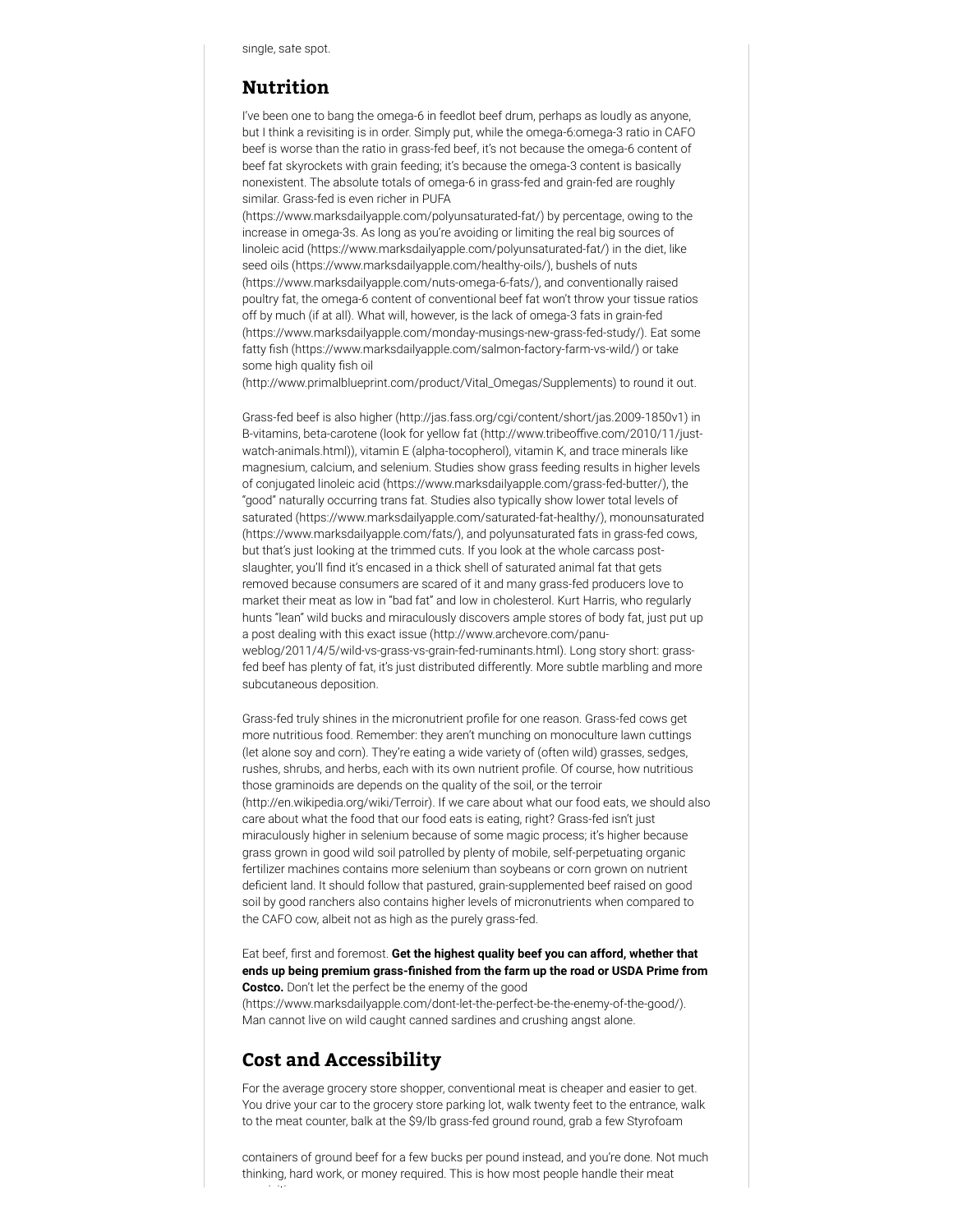#### acquisition.

If you want that same deal for the grass-fed beef, you have several options.

Wait for a sale at the grocery store and stock up. It probably won't hit \$3/lb, but you might save a few bucks.

[Find a farmers' market nearby \(http://www.localharvest.org/\)](http://www.localharvest.org/) (if any exist and the season permits) that has a grass-fed beef vendor. Hope they sell for a reasonable price, haggle if not. Buying large quantities might lower costs for you.

[Buy direct from a farm. Search E](https://www.marksdailyapple.com/where-to-buy-grass-fed-beef/)[atwild \(http://eatwild.com/\)](http://eatwild.com/) [or browse the list from](https://www.marksdailyapple.com/where-to-buy-grass-fed-beef/) this post (https://www.marksdailyapple.com/where-to-buy-grass-fed-beef/) for the nearest provider. Oh, and you'll need a freezer to store all the meat, since you'll have to buy in bulk to reduce costs. If you go this route, you can sometimes get a quarter, half, or entire cow for as little as \$4/lb. (Hint: remember to ask for the fat!)

Each route involves more effort, more money, and/or more time. All three are worth pursuing (grass-fed is that much better, in my opinion), but I can understand why the barrier to entry appears so high – a combination of price and time. To reduce the former requires more of the latter, usually. And if you do it right and get a freezer to go with your side of beef, you're still incurring a big initial investment. Not everyone can do that.

To my knowledge, "average" price figures don't exist. Grass-fed from one Whole Foods can be a dollar cheaper per pound than in another Whole Foods two zip codes over; the same farmer who gives me grass-fed ground round for four bucks a pound at the Santa Monica farmers' market might charge five dollars at the Beverly Hills market.

Bottom line? Paying \$12/lb for grass-fed flat iron steak regularly isn't worth it, to me, but spending extra time researching farms/visiting farmers' markets/scoping out sales to [obtain affordable grass-fed beef \(https://www.marksdailyapple.com/cheap-meats-thrift](https://www.marksdailyapple.com/cheap-meats-thrift-cuts/)cuts/) definitely is worth doing.

### **Availability**

From 1998 to 2009, the number of serious grass-fed producers in the United States grew from just 100 to over 2,000. Market share grew

[\(http://www.agriview.com/articles/2011/01/livestock\\_news/livestock01.txt\)](http://www.agriview.com/articles/2011/01/livestock_news/livestock01.txt) in the same time frame from just \$2 million to \$380 million (to over \$1 billion if you include imported grass-fed beef). Today, you can find grass-fed beef (and lamb

(https://www.marksdailyapple.com/lamb/) and bison, even) in standard supermarkets, not just your specialty upscale grocers. Farmers' markets

[\(https://www.marksdailyapple.com/how-to-shop-farmers-market/\)](https://www.marksdailyapple.com/how-to-shop-farmers-market/) are exploding (I gotta arrive earlier every weekend, it seems), and the Slow Food/locavore movements are picking up steam. **Clearly, the availability of grass-fed beef is growing with growing consumer awareness and demand – funny how that works out, eh?**

#### **Taste**

In the end, what else matters? The final arbiter of a food's worthiness is always taste. Food should – must – taste good for us to eat it, especially food that is responsible for a big portion of our caloric intake. Typical grass-fed beef is intramuscularly leaner, more robust, and "beefier" than typical CAFO beef, which I find to be somewhat mushy and bland.

Still, stringy, tough, unpalatable grass-fed beef exists along with incredible grain-finished beef. I've had both. I've eaten great conventional chuck roasts purchased for a few bucks [per pound at the Hispanic supermarket and I've had excellent steaks from Prather Ranch](http://www.pratherranch.com/page/1010/our/practices.html?inet=aD1iaGUtY2VucGd2cHJmLXlheCZyaD1iZXRuYXZwLWlmLWFuZ2hlbnkteWF4) (http://www.pratherranch.com/page/1010/our/practices.html? inet=aD1iaGUtY2VucGd2cHJmLXlheCZyaD1iZXRuYXZwLWlmLWFuZ2hlbnkteWF4), a Northern California producer that goes purely grass-fed until the last few weeks of a cow's life, when its diet is supplemented with chopped forage, rice, and barley. While good grass-fed is better than anything else, the grass-fed label can't make up for a bad rancher (or poor foraging) and a good rancher can make up for some grain in the diet (taste-wise; perhaps not nutritionally).

For me, the clearly superior version of beef comes from the grass-fed and -finished **cows raised by ranchers committed to providing excellent stewardship of both soil** de termination and the film of the theory of distribution of the distribution of the distribution of the distribution of the distribution of the distribution of the distribution of the distribution of the distribution of t